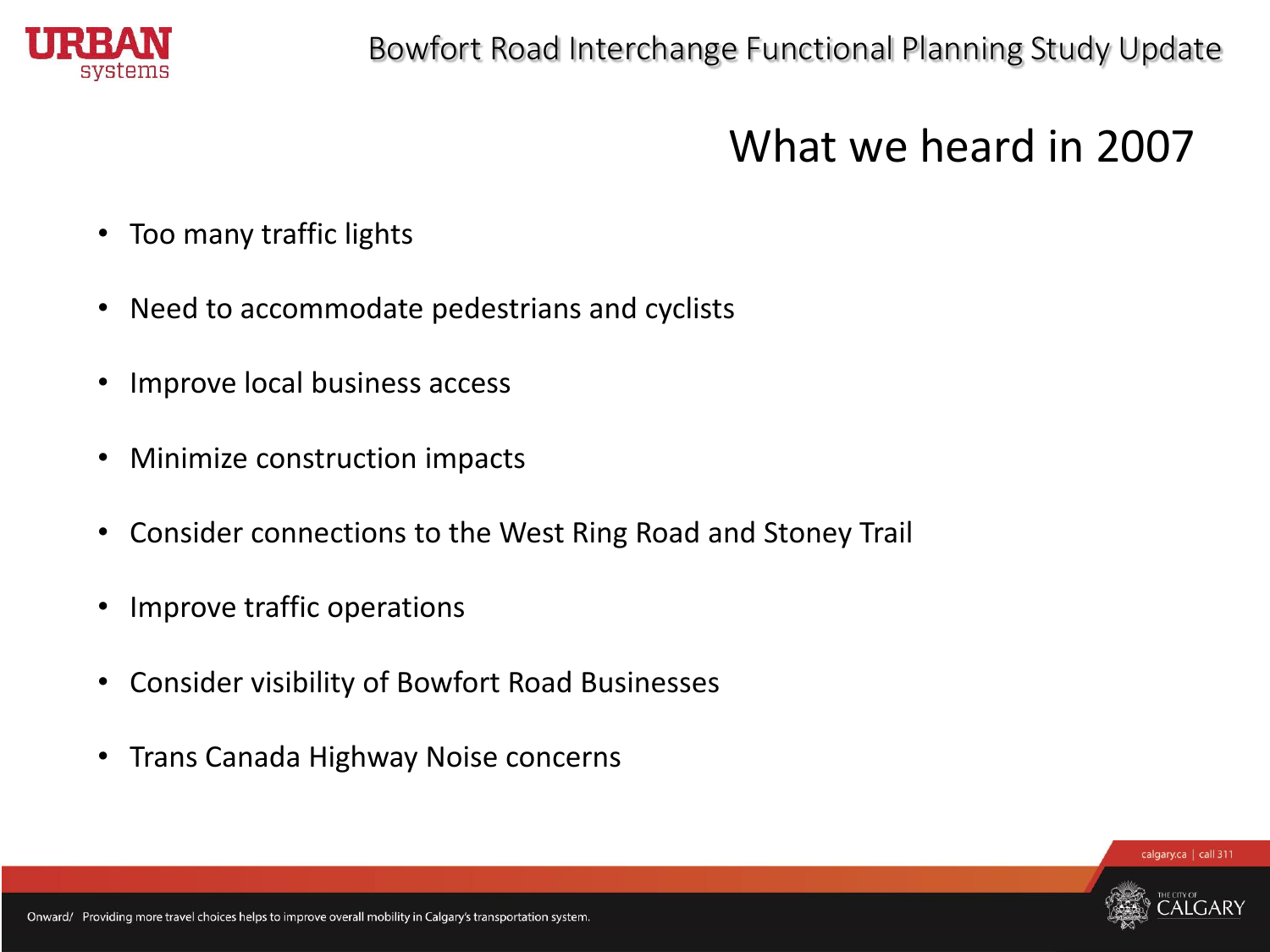

# How input influenced the new design

## • Too many traffic lights

The new interchange will have one traffic light.

Roundabouts on Bowfort Road.

#### Improve local business access

Roundabouts provide improved access to nearby businesses.

Most accesses will remain similar to what is there today.

### • Need to accommodate pedestrians and cyclists

New design includes on-street bike lanes and wider pathways and sidewalks.

### • Minimize construction impacts

With the new design Trans Canada Highway is shifted south to allow for one main detour. This will help expedite the construction.

### • Consider connections to the West Ring Road and Stoney Trail

The West Ring Road is now approved by the province and is tentatively scheduled for completion in 2020. The Bowfort Road interchange has been designed with the West Ring Road plan in mind.

calgary.ca | call 311